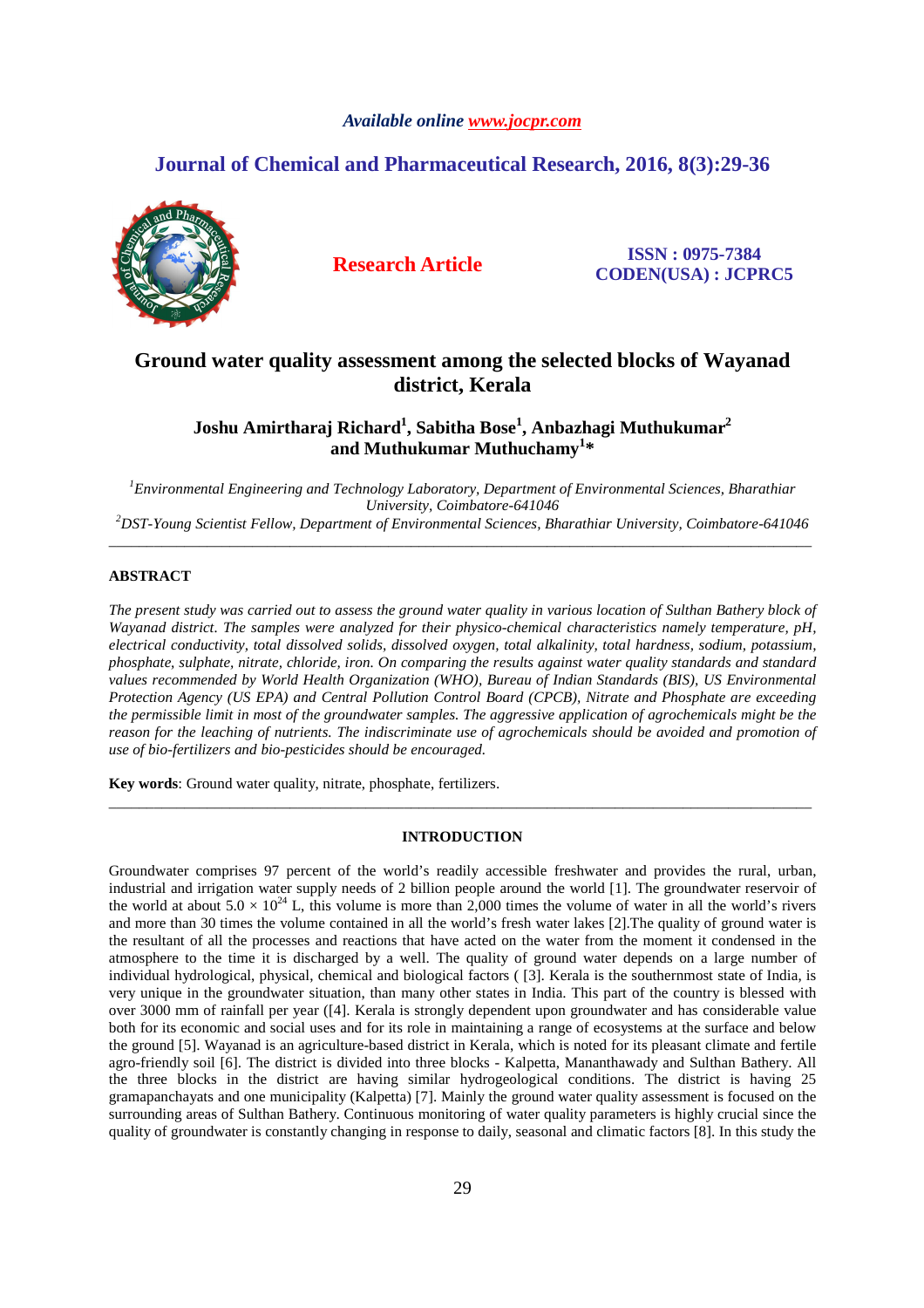physico-chemical groundwater quality in and around area of Sulthan Bathery is assessed, in order to ensure the safe water supply for drinking, other domestic purposes and agricultural purposes in this area.

\_\_\_\_\_\_\_\_\_\_\_\_\_\_\_\_\_\_\_\_\_\_\_\_\_\_\_\_\_\_\_\_\_\_\_\_\_\_\_\_\_\_\_\_\_\_\_\_\_\_\_\_\_\_\_\_\_\_\_\_\_\_\_\_\_\_\_\_\_\_\_\_\_\_\_\_\_\_

#### **EXPERIMENTAL SECTION**

#### **Study area**

Wayanad is a small hill district in Kerala, lies between  $11^0$  26' 28" -  $11^0$  48' 22" N latitude and 75<sup>0</sup> 46' 38" - 70<sup>0</sup> 26' 11''E longitude, with an area of 2132 sq. km. The study area is mainly located on four panchayats (Noolpuzha, Nenmeni, SulthanBathery and Meenangadi) in Sulthan Bathery block. The area experiences an average rainfall of 2,500 mm per year and maximum and minimum temperature shown are  $33.97^{\circ}$ C and  $13.87^{\circ}$ C respectively [9]. Forest soil is mainly found in Sulthan Bathery block. They are rich in organic matter, nitrogen and humus. The pH of the soil ranges between 5.3 and 6.3 and is slightly acidic in nature. The alluvial aquifers are represented in Sulthan Bathery. In these formations groundwater occurs under phreatic condition [7].

#### **Sample collection**

A total 20 samples has been collected randomly from Sulthan Bathery block (Figure 1), between 10 am and 4 pm (Table 1). Samples were taken from the bore wells of different sampling sites at a depth of 160-380 ft height from the ground level. The different sampling location has been assigned as sample points. Water is pumped out for a fair amount of time prior to the collection. One Liter of sample was collected in clean sterile polyethylene bottle and stored properly at (4°C) for further analysis. The collection, preservation and analysis of various parameters of water samples from different sampling locations were carried out, by following the standard procedures given in the standard methods for the examination of water and wastewater [10].

## **Physico-chemical parameters**

Temperature (Brannan,UK) and pH (pH tester 1, 2, Oaklon) were recorded immediately at study site itself, due to their unstable nature to avoid unpredictable changes in characteristics as per the standard procedures. The physicochemical parameters, such as total dissolved solids, total alkalinity, total hardness, dissolved oxygen, chloride, phosphate, nitrate, sulphate, sodium, potassium, iron, were analyzed. Sodium and potassium was analyzed using flame photometer (Elico, CL 361). UV visible spectrophotometer (Analytic Jena specord 200, Germany) was employed for sulphate, phosphate, nitrate and iron. Dissolved oxygen was estimated by Winklers' Iodometric method. Total hardness was determined by titration with EDTA and Chloride by argentometric titration using standard silver nitrate as reagent [10]. The results were compared with the standards of World Health Organization (WHO), Bureau of Indian Standards (BIS), US Environmental Protection Agency (US EPA) and Central Pollution Control Board (CPCB). Correlation analysis is used for the measurement of the strength and statistical significance of the relation between two or more water quality parameters (Sangpal*etal*. 2011). Data were analyzed by Microsoft Excel 2007 Software.

| <b>SAMPLE NO.</b> | <b>PLACES</b>   | <b>BOREWELL DEPTH (ft)</b> |
|-------------------|-----------------|----------------------------|
| GW <sub>1</sub>   | SulthanBathery  | 300                        |
| GW <sub>2</sub>   | Mathamangalam   | 265                        |
| GW <sub>3</sub>   | Naikatty        | 255                        |
| $GW_4$            | Moolankavu      | 200                        |
| GW <sub>5</sub>   | Kuppadi         | 160                        |
| GW <sub>6</sub>   | Kambakodi       | 250                        |
| GW <sub>7</sub>   | Thekkumpatta    | 160                        |
| GW <sub>s</sub>   | Kallumukku      | 300                        |
| GW <sub>9</sub>   | Kalloor         | 160                        |
| $GW_{10}$         | <b>Beenachi</b> | 175                        |
| $GW_{11}$         | Krisnagiri      | 275                        |
| GW <sub>12</sub>  | Kolagappara     | 250                        |
| $GW_{13}$         | Pazhupathur     | 300                        |
| $GW_{14}$         | Manichira       | 310                        |
| $GW_{15}$         | Cheeral         | 300                        |
| GW <sub>16</sub>  | Pazhur          | 320                        |
| $GW_{17}$         | Nambikolli      | 180                        |
| $GW_{18}$         | Puthenkunnu     | 245                        |
| $GW_{19}$         | Odapallam       | 170                        |
| $GW_{20}$         | Thelampatta     | 380                        |

#### **Table 1 Sampling locations with bore well depths**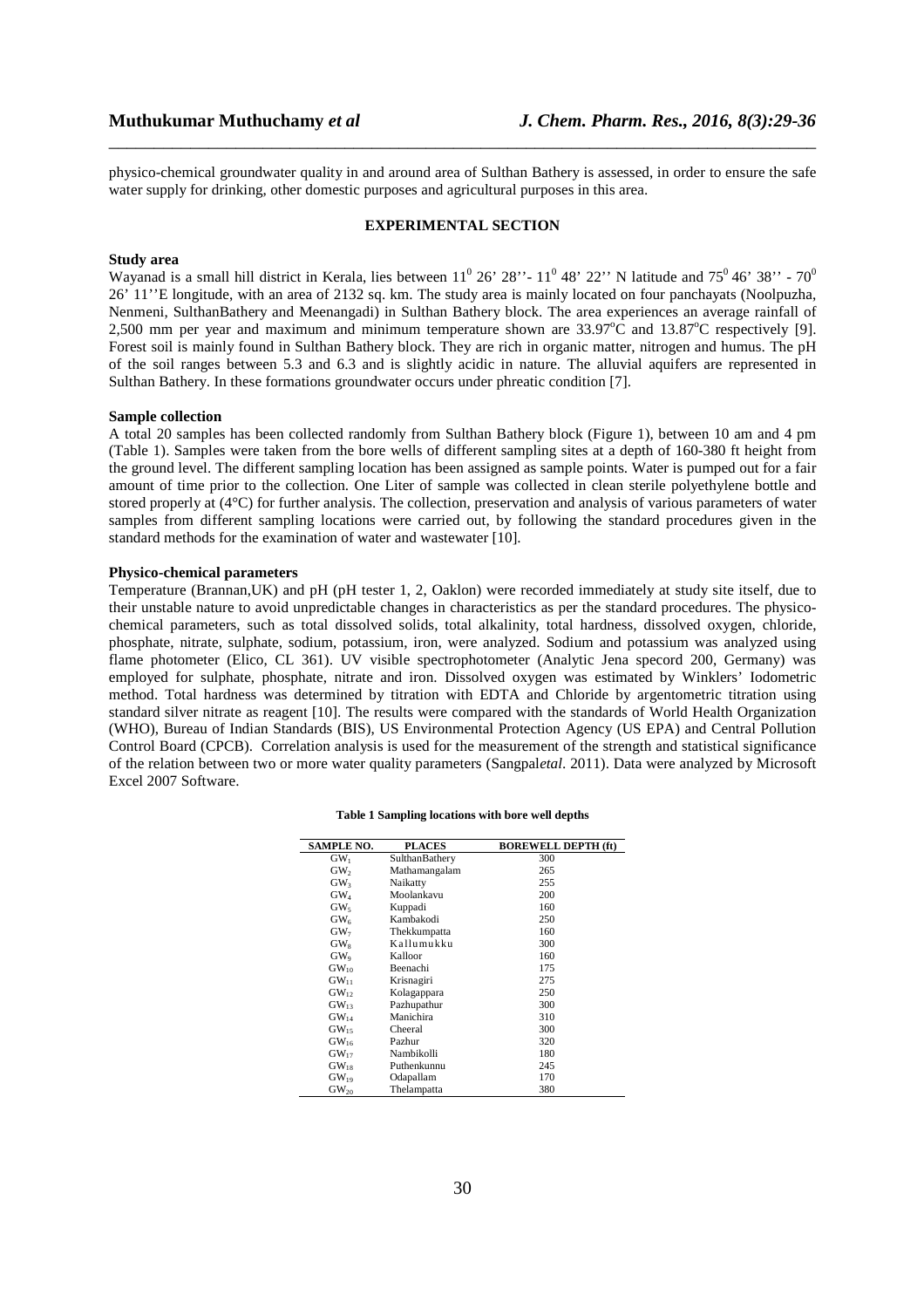

**Figure 1 Location Map of Study Area with Sampling Points**

## **RESULTS AND DISCUSSION**

The experimental results of groundwater samples collected in and around area of Sulthan Bathery block were compared with the limits recommended by BIS, WHO, EPA and CPCB. Groundwater comes into intimate contact with various minerals, which are soluble in water in varying degrees. The dissolved minerals determine the property of the water for various purposes. The water from the study area of has no colour and odour.

#### **TEMPERATURE**

The temperature plays an important role in the metabolic activities of the organisms and is considered as a biologically significant factor [12]. Variation in water temperature depends on the changing climatic conditions [13]. The temperature variation in hydrosphere results in characteristic patterns of water circulation, which greatly influence the aquatic life. The raised temperature of water will stress the aquatic ecosystem by reducing the ability of the water to hold the essential dissolved gases like oxygen [14]. The permissible limit of temperature for drinking water should not exceed  $5^0C$  above the receiving water temperature (BIS). From the table, it was found that the temperatures of water are mainly ranged from  $25\degree C$  to  $27\degree C$  (Table 2 - 3).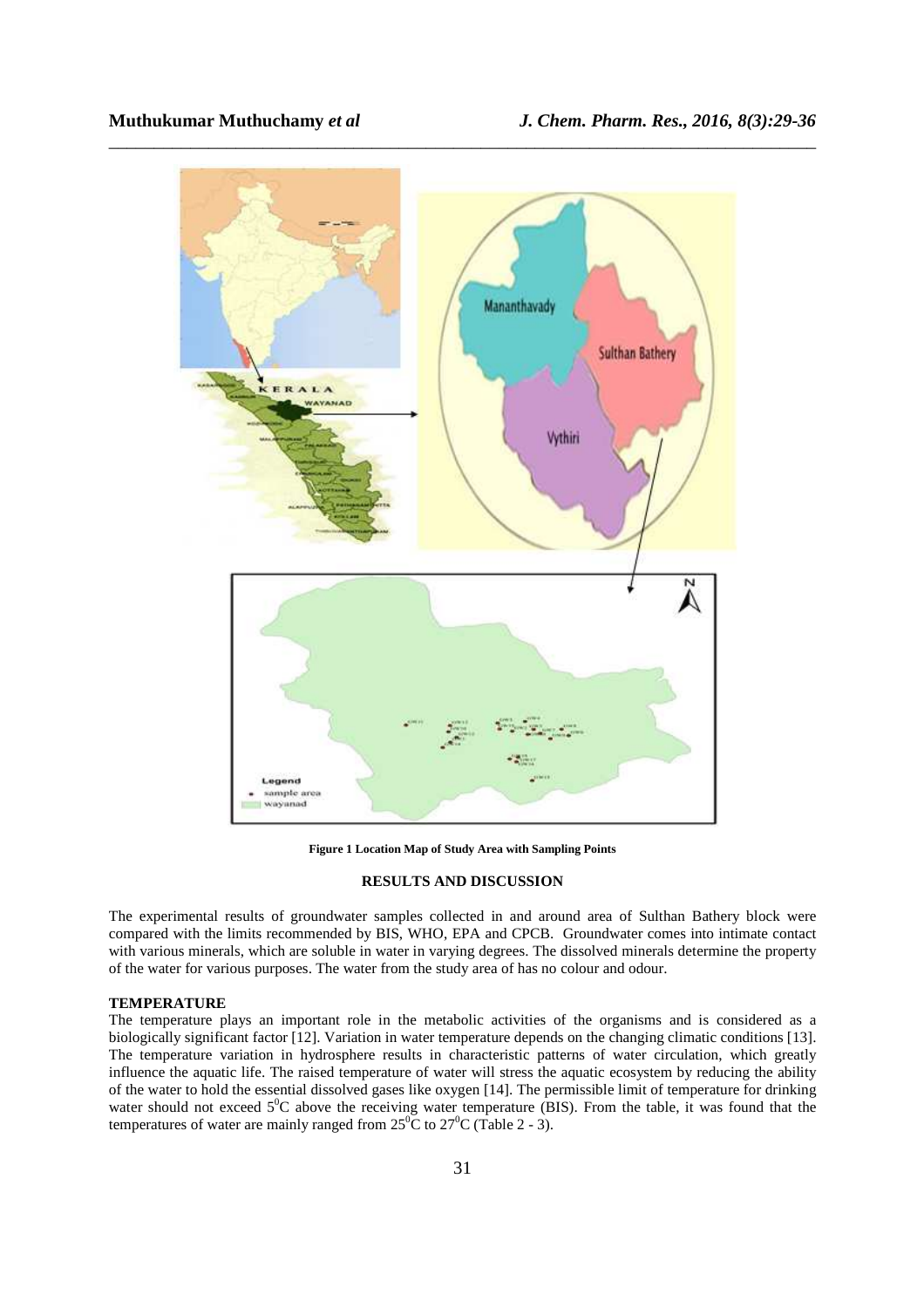### **pH**

pH is used to determine whether a solution is acidic or alkaline. Lower pH of below 4 will produce sour taste and higher than 8.5 produce bitter taste. Higher values of pH hasten the scale formation during the water heating also reduce the efficiency of disinfection process of Chlorine. Higher pH value induces the formation trihalomethanes, which will cause cancer to human beings. From the analysis it was found that the pH values of all groundwater samples are found to be in the range of  $6.32$  (GW<sub>18</sub>) to  $8.26$  (GW<sub>1</sub>) (Table 2-3) where the majority of water samples come under slightly acidic nature. As per the WHO, US EPA, BIS and CPCB standards, the permissible limit of pH for drinking water is 6.5 - 8.5. The groundwater samples are found to be within the acceptable limit and there is no abnormal change of pH.

\_\_\_\_\_\_\_\_\_\_\_\_\_\_\_\_\_\_\_\_\_\_\_\_\_\_\_\_\_\_\_\_\_\_\_\_\_\_\_\_\_\_\_\_\_\_\_\_\_\_\_\_\_\_\_\_\_\_\_\_\_\_\_\_\_\_\_\_\_\_\_\_\_\_\_\_\_\_

# **ELECTRICAL CONDUCTIVITY**

The electrical conductivity is used to assess the source of pollution. In the coastal region, EC data will be used to assess the intrusion of salinity from the seawater to ground water. It also used to indirectly assess the inorganic content of the water. The EC values for all the groundwater samples were recorded within the range of 0.189 (GW8) to 0.557 (GW<sub>12</sub>) mS/cm (Table 2 - 3). The electrical conductance is a good indication of total dissolved solids, which is a measure of salinity that affects the taste of potable water [15]. Several factors like temperature; ionic mobility and ionic valences also influence the conductivity. The electrical conductivity values for all the groundwater samples are found within the permissible limit 1.4 mS/cm (WHO).

## **TOTAL DISSOLVED SOLIDS**

The total dissolved solids in water are due to the presence of sodium, potassium, calcium, magnesium, manganese, carbonates, bicarbonates, chlorides, phosphate, organic matter, and other particles [16]. These dissolved minerals, gases and organic matter constitutes the unpleasant odour, taste and colour. Water with high TDS values often has a laxative sometimes the reverse effect upon people whose bodies are not adjusted to them. From the analysis it was found that the values of the total dissolved solids for all the groundwater samples shown between 166 (GW<sub>8</sub>) to 345 (GW9) mg/L (Table 2 - 3). The maximum permissible limits of total dissolved solids in groundwater for domestic purpose are 1000 mg/L 500mg/L, 500mg/L for WHO, BIS and US EPA respectively. The TDS values <1000 mg/L represent fresh water [17]. Based on the results, TDS values for groundwater sources were below 345 mg/L, thus considered as fresh water. The observed values for TDS at 20 locations were found within the permissible limit.

#### **DISSOLVED OXYGEN**

Drinking water should be rich in DO for good taste. It is an indicator of pollution load in the water. Higher values of DO will cause corrosion of iron and steel. So it is necessary to chech the DO level in the ground water in order to assess the pollution load. The DO values in the groundwater samples are observed from 4.84 to 7.75 mg/L. The highest value (7.75 mg/L) of DO is recorded at  $GW_{12}$  whereas the lowest value (4.84 mg/L) is recorded at  $GW_1$ ,  $GW_4, GW_6, GW_8, GW_{11}, GW_{16}$  and  $GW_{18}$  (Table 2-3). As per BIS, dissolved oxygen level in drinking water should be 5 mg/L and usually the concentration of dissolved oxygen in clean water is 8 – 10 mg/L [18]. In this study, the DO is low in all the groundwater samples. Oxygen is generally reduced in the water due to respiration of biota, decomposition of organic matter, rise in temperature, oxygen demanding wastes and inorganic reluctant [19]. DO value below 3 mg/L is hazardous to man [20].

#### **TOTAL ALKALINITY**

Alkalinity of the water is due to presence of carbonates, bicarbonates and hydroxide salts. Large amount of alkalinity causes bitter taste in water. The alkalinity values are important for the calculation of carbonate scaling. The alkalinity values of groundwater samples were recorded between 60 (GW<sub>6</sub>, GW<sub>6</sub>, GW<sub>12</sub>, GW<sub>15</sub>, GW<sub>15</sub>, GW<sub>18</sub> and GW<sub>19</sub>) and 200 mg/L (GW<sub>13</sub>) (Table 2-3). The permissible levels of alkalinity are 200 mg/L according to BIS and 600mg/L for CPCB. All the ground water samples are found to be within the permissible level. High amount of alkalinity in water is harmful for irrigation, which leads to soil damage, and reduce crop yields [21].

#### **TOTAL HARDNESS**

Hardness defines the total polyvalent cation present in the water; the most divalent cations are calcium and magnesium. Hard water causes scaling in the pipeline or in the vessels. Soft water is corrosive and dissolves the metals. More cases of cardio vascular diseases are reported in the soft water prone areas. However the presence of calcium in the hard water is good for children growth. The hardness of the samples ranged from 56.72 (GW<sub>12</sub>) to 200 mg/L (GW<sub>1</sub>, GW<sub>3</sub>, GW<sub>7</sub>, GW<sub>13</sub> and GW<sub>16</sub>) (Tables 2 and 3). Based on the classification scheme by Driscoll (2009), the groundwater samples exhibit slightly hard to very hard nature in the study area. Hardness of the water is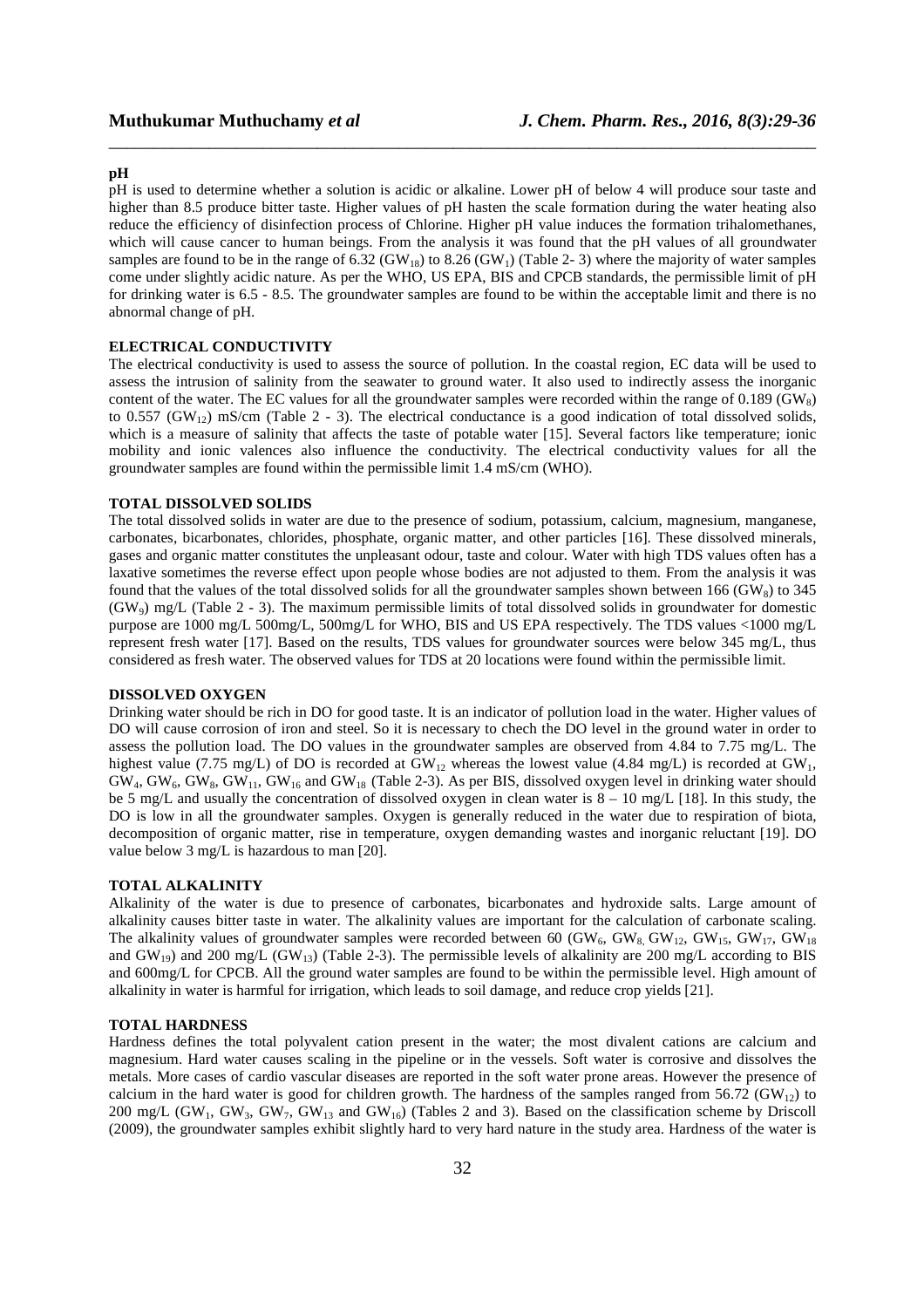attributable to the presence of alkaline earths, that is,  $Ca^{2+}$  and  $Mg^{2+}$ . These ions react with soap to form precipitates [22].

\_\_\_\_\_\_\_\_\_\_\_\_\_\_\_\_\_\_\_\_\_\_\_\_\_\_\_\_\_\_\_\_\_\_\_\_\_\_\_\_\_\_\_\_\_\_\_\_\_\_\_\_\_\_\_\_\_\_\_\_\_\_\_\_\_\_\_\_\_\_\_\_\_\_\_\_\_\_

#### **SODIUM**

The values of sodium for the groundwater samples are recorded in the range of  $0.6 - 2.1$  mg/L. The highest value of sodium is recorded GW<sub>19</sub> and lowest value in GW<sub>2</sub> and GW<sub>6</sub> (Table 2- 3). From this study, it is confirmed that the value of sodium in the groundwater sample is well within the permissible limit (200 mg/L) suggested by BIS, WHO, US EPA, CPCB. High concentration of sodium ion in drinking water may cause heart problems and high sodium ion in irrigation water may cause salinity problems [23].

### **POTASSIUM**

The potassium values for the groundwater samples are observed between 0.6 and 1.9 mg/L. The maximum value (1.9 mg/L) of potassium is observed at  $GW_3$  and minimum value (0.6 mg/L) is observed at three samples (GW<sub>8</sub>,  $GW_{11}$  and  $GW_{20}$ ) (Table - 3). On comparison with the WHO standard value, it is found that the potassium values for all the groundwater samples are well within the maximum permissible limit (12 mg/L).

#### **PHOSPHATE**

The value of phosphate in the groundwater samples lie between 0.025 to 4.5 mg/L. The highest value (4.5 mg/L) is recorded at  $GW_9$  and minimum value (0.025 mg/L) is recorded at  $GW_{12}$  sample (Table 2 - 3). In this study, the phosphate concentrations are found to be above the permissible limit (0.1 mg/L) of WHO, only the GW<sub>12</sub> shows the concentration within the limit. Orthophosphates are generally applied to agricultural or residential cultivated land as fertilizers [10]. In some areas of Wayanad, ground water contamination due to pesticides is reported [5]. So the higher values of phosphate may be due to washing out of fertilizer, pesticides from agricultural fields and detergents used in the area.

# **SULPHATE**

The sulphate values for the groundwater samples are exhibited between 30 (GW<sub>11</sub>) mg/L (Table 3) and 58.5 (GW  $_7$ and  $GW<sub>9</sub>$ ) mg/L (Table 2). The sulphate values for all the groundwater samples are well within the permissible limit (200mg/L) of WHO, (400mg/L) BIS, (250mg/L) US EPA and (400mg/L) CPCB and high concentration of sulphate may cause gastro-intestinal irritation particularly, when magnesium and sodium ions are present in drinking water [24]. The addition of sulphate to the groundwater is due to leaching from fertilizers and municipal waste [25]. The sulphate values of all the groundwater samples do not pose any water quality problem in the area.

# **CHLORIDE**

Chloride associates with sodium exert a salty taste. It can also corrode the concrete. Magnesium chloride produces hydrochloric acid when the water is heated which is also a corrosive nature. Chloride determination in natural water will useful for the selection of water supply to the human beings. The value of chloride for all the groundwater samples is ranged from 49.63 (GW<sub>1</sub>, GW<sub>8</sub>, GW<sub>17</sub> and GW<sub>20</sub>) to 85.08 (GW<sub>7</sub>) mg/L (Table 2-3). All samples show chloride values within the acceptable limit (250 mg/L) recommended by WHO, US EPA, BIS, CPCB. The limits of chloride have been laid down primarily from taste point of view. None of the samples exceeded the maximum permissible limit of 1000 mg/L.

#### **NITRATE**

The values of nitrate in all the groundwater samples were found between 0.09 mg/L and 20.37 mg/L. According to WHO and BIS, the acceptable limit of nitrate is 10 mg/L and 45mg/L respectively. The presence of nitrate in drinking water has adverse effects on health above 50 mg/L [26]. The four samples (GW<sub>4</sub>, GW<sub>6</sub>, GW<sub>9</sub> and GW<sub>10</sub>) exceeds the limit of nitrate 10 mg/L (WHO) in groundwater (Table 2), which may be due to the leaching of nitrate with the percolating water by excess application of fertilizes. Nitrate is highly soluble and not readily degraded under aerobic condition [27] and the elevated concentrations ( $> 5$  mg/L) of nitrate in waters are an indication that the waters are at the risk of pollution [28]. Penetration of nitrate into the subsurface is due to the usage of fertilizers for plantations and by the discharge of domestic waste. If nitrate could be readily leached from agricultural land to the underlying groundwater, then it seemed likely that, with intensification of pesticide use [27]. In this area, fifty per cent of samples are at the risk. High nitrogen leaching from soils can occur, where irrigation is excessive and not carefully controlled. Controlling the loading will, eventually, reduce pollution to acceptable levels [27]. Prevention is the best method to safeguard water sources against nitrate contamination.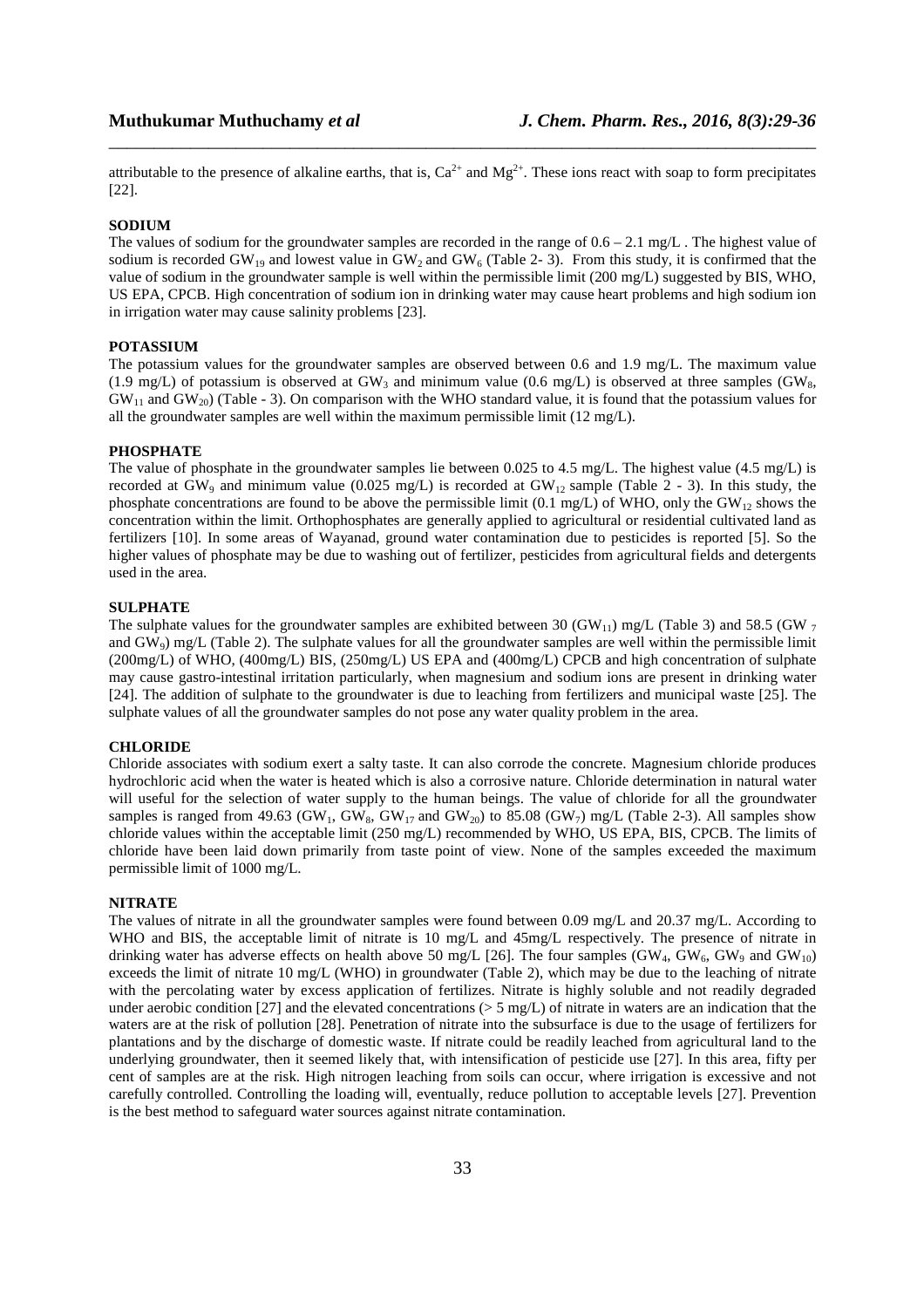#### **IRON**

The concentration of iron in the ground water of the surrounding areas of Sulthan Bathery town ranges from 0.02 mg/L (GW<sub>6</sub>, GW<sub>11</sub> and GW<sub>16</sub>) to 0.1 mg/L (GW<sub>3</sub>, GW<sub>9</sub>, GW<sub>10</sub>, GW<sub>14</sub> and GW<sub>18</sub>) (Table 2-3). The acceptable limit of iron according to WHO, BIS and US EPA are 0.1 mg/L, 0.3 mg/L and 0.3mg/L respectively. High concentrations of iron generally cause inky flavor, bitter and astringent taste to water. It can also discolour clothes, plumbing fixtures and cause scaling which encrusts pipes. In the present study the iron was within the permissible limit.

\_\_\_\_\_\_\_\_\_\_\_\_\_\_\_\_\_\_\_\_\_\_\_\_\_\_\_\_\_\_\_\_\_\_\_\_\_\_\_\_\_\_\_\_\_\_\_\_\_\_\_\_\_\_\_\_\_\_\_\_\_\_\_\_\_\_\_\_\_\_\_\_\_\_\_\_\_\_

From the analysis, it is concluded that the groundwater, in and around areas of Sulthan Bathery, is mostly contaminated with phosphate and also the localized contamination of nitrate is seen due to the excess application of agrochemicals. Human activities have done much to alter the distribution of nutrients in the environment. Application of manure and chemical fertilizers to crops results in local abundance of nutrients, which is the desired outcome. But over-application can result in local excesses of nutrients, which can reach groundwater. Hence, more care should be taken to avoid contamination and overexploitation of groundwater.

**Table 2 Physico-Chemical Characteristics of Groundwater Samples from Sulthan Bathery Block** 

| <b>PARAMETERS</b>                           | GW <sub>1</sub> | GW,   | GW <sub>3</sub> | GW <sub>4</sub> | GW <sub>s</sub> | GW <sub>6</sub> | GW <sub>7</sub> | GW <sub>s</sub> | GW <sub>o</sub> | $GW_{10}$ | <b>BIS</b>               | WHO            | <b>EPA</b>     | <b>CPCB</b>              |
|---------------------------------------------|-----------------|-------|-----------------|-----------------|-----------------|-----------------|-----------------|-----------------|-----------------|-----------|--------------------------|----------------|----------------|--------------------------|
| Temp $(^{\circ}C)$                          | 27              | 26    | 25              | 25              | 25              | 25              | 25              | 25              | 25              | 25        | $\overline{\phantom{a}}$ | ۰              |                | ۰                        |
| pH                                          | 8.26            | 6.95  | 8.18            | 6.59            | 6.53            | 6.98            | 6.78            | 6.74            | 6.90            | 7.07      | $6.5 -$<br>8.5           | $6.5 -$<br>8.5 | $6.5 -$<br>8.5 | $65 - 8.5$               |
| EC. mS/cm                                   | 0.373           | 0.262 | 0.301           | 0.315           | 0.266           | 0.302           | 0.406           | 0.189           | 0.415           | 0.295     | $\overline{\phantom{a}}$ | 1.4            | $\sim$         | $\overline{\phantom{a}}$ |
| TDS, mg/L                                   | 322             | 192   | 258             | 268             | 210             | 186             | 336             | 166             | 345             | 244       | 500                      | 1000           | 500            | ۰                        |
| DO, mg/L                                    | 4.84            | 6.46  | 5.18            | 4.84            | 5.17            | 4.84            | 5.49            | 4.84            | 6.46            | 5.76      |                          |                |                |                          |
| Total Alkalinity, mg/L of CaCO <sub>3</sub> | 180             | 80    | 140             | 120             | 80              | 60              | 140             | 60              | 180             | 120       | 200                      |                | -              | 600                      |
| Total hardness, mg/L of CaCO <sub>3</sub>   | 200             | 80    | 200             | 160             | 140             | 140             | 200             | 120             | 140             | 100       | 300                      | 500            | $\sim$         | 600                      |
| Sodium, mg/L                                | 0.8             | 0.6   | 0.8             | 1.4             | 1.1             | 0.6             | 1.2             | 0.8             | 1.2             | 1.1       | $\overline{\phantom{a}}$ | 200            | $\sim$         | ۰                        |
| Potassium, mg/L                             | 0.8             | 0.8   | 1.9             | 1.5             | 1.1             |                 | 1.6             | 0.6             | 1.2             | 1.5       | -                        | 12             |                |                          |
| Phosphate, mg/L                             | 3.25            | 2.5   | 3.5             | 1.25            | 1.3             | 0.5             | 0.25            | 0.5             | 4.5             | 0.5       | $\overline{\phantom{a}}$ | 0.1            |                | $\overline{\phantom{a}}$ |
| Sulphate, mg/L                              | 39              | 30.5  | 33              | 36              | 39              | 32.5            | 58.5            | 30.5            | 58.5            | 30.5      | 200                      | 400            | 250            | 400                      |
| Nitrate, $mg/L$ of $NO3$                    | 5.76            | 4.43  | 5.31            | 20.37           | 5.31            | 12.40           | 7.08            | 9.3             | 12.4            | 17.27     | 45                       | 10             | 10             | 100                      |
| Chloride, mg/L                              | 49.63           | 63.81 | 63.81           | 70.9            | 70.9            | 70.9            | 85.08           | 49.63           | 70.9            | 63.81     | 250                      | 250            | 250            | 1000                     |
| Iron, $mg/L$                                | 0.04            | 0.07  | 0.1             | 0.05            | 0.04            | 0.02            | 0.06            | 0.09            | 0.1             | 0.1       | 0.3                      | 0.1            | 0.3            | ۰                        |

**Table 3 Physico-Chemical Characteristics of Ground Water Samples from Sulthan Bathery Block** 

| <b>PARAMETERS</b>                           | $GW_{11}$ | GW <sub>12</sub> | $GW_{13}$ | $GW_{14}$ | $GW_{15}$ | $GW_{16}$ | $GW_{17}$ | $GW_{18}$ | $GW_{19}$ | $GW_{20}$ | BIS                      | WHO     | <b>EPA</b>               | <b>CPCB</b>              |
|---------------------------------------------|-----------|------------------|-----------|-----------|-----------|-----------|-----------|-----------|-----------|-----------|--------------------------|---------|--------------------------|--------------------------|
| Temp $(^{\circ}C)$                          | 26        | 25               | 25        | 25        | 25        | 26        | 25        | 25        | 26        | 25        | $\sim$                   |         | $\overline{\phantom{a}}$ |                          |
| pH                                          | 7.7       | 6.64             | 7.62      | 6.81      | 6.59      | 6.92      | 6.62      | 6.32      | 6.57      | 7.69      | $6.5-$                   | $6.5 -$ | $6.5 -$                  | $6.5-$                   |
|                                             |           |                  |           |           |           |           |           |           |           |           | 8.5                      | 8.5     | 8.5                      | 8.5                      |
| EC, mS/cm                                   | 0.350     | 0.557            | 0.511     | 0.315     | 0.315     | 0.396     | 0.373     | 0.315     | 0.295     | 0.373     | $\sim$                   | 1.4     | $\overline{\phantom{a}}$ |                          |
| TDS,mg/L                                    | 195       | 340              | 315       | 197       | 197       | 251       | 232       | 197       | 176       | 232       | 500                      | 1000    | 500                      | $\overline{\phantom{a}}$ |
| DO, mg/L                                    | 4.84      | 7.75             | 5.17      | 5.81      | 6.94      | 4.84      | 5.76      | 4.84      | 5.49      | 6.3       |                          |         |                          |                          |
| Total Alkalinity, mg/L of CaCO <sub>3</sub> | 80        | 60               | 200       | 80        | 60        | 120       | 60        | 60        | 60        | 120       | 200                      |         | $\overline{\phantom{a}}$ | 600                      |
| Total hardness, mg/L of CaCO <sub>3</sub>   | 140       | 56.72            | 200       | 120       | 150       | 200       | 150       | 150       | 100       | 140       | 300                      | 500     | $\overline{\phantom{a}}$ | 600                      |
| Sodium, mg/L                                | 1.1       | 0.8              | 1.2       | 1.2       | 0.8       | 1.4       | 1.2       | 2         | 2.1       | 0.8       | $\overline{\phantom{a}}$ | 200     | $\overline{\phantom{a}}$ |                          |
| Potassium,mg/L                              | 0.6       | 1.4              | 1.5       |           | 1.1       | 0.8       | 0.8       | 1.2       | 1.4       | 0.6       | $\sim$                   | 12      | ۰                        |                          |
| Phosphate, mg/L                             | 0.5       | 0.025            |           | 1.5       | 0.25      | 0.25      | 1.5       | 1.25      | 1.5       | 0.5       | $\overline{\phantom{a}}$ | 0.1     |                          |                          |
| Sulphate, mg/L                              | 30        | 30.5             | 31        | 38        | 40        | 36.5      | 38        | 38.5      | 38.5      | 40        | 200                      | 400     | 250                      | 400                      |
| Nitrate, mg/L                               | 0.09      | 9.3              | 0.9       | 3.1       | .329      | 9.3       | 3.54      | 3.54      | 3.54      | 8.86      | 45                       | 10      | 10                       | 100                      |
| Chloride, mg/L                              | 70.9      | 63.81            | 63.81     | 56.72     | 56.72     | 70.9      | 49.63     | 63.81     | 56.72     | 49.63     | 250                      | 250     | 250                      | 1000                     |
| Iron, mg/L                                  | 0.02      | 0.07             | 0.09      | 0.1       | 0.09      | 0.02      | 0.04      | 0.1       | 0.06      | 0.05      | 0.3                      | 0.1     | 0.3                      | $\overline{\phantom{a}}$ |

### **STATISTICAL ANALYSIS**

In statistics, correlation is a broad class of statistical relationship between two or more variables. Hence, the correlation study is useful to find a predictable relationship, which can be exploited in practice. It is used for the measurement of the strength and statistical significance of the relation between two or more water quality parameters [11]. The values of correlation coefficients are listed in Table 4. The negative correlation was found in 26 cases between pH and DO, pH and  $K^+$ , pH and  $Na^+$ , pH and  $SO_4^2$ , pH and NO<sub>3</sub><sup>-</sup>, pH and Cl<sup>-</sup>, pH and Iron, EC and  $PO_4^{3}$ , EC and NO<sup>3</sup>, EC and iron, TDS and Na<sup>+</sup>, DO and TA, DO and TH, DO and Na<sup>+</sup>, DO and PO<sub>4</sub><sup>3-</sup>, DO and NO<sub>3</sub>, DO and Cl, TA and Na<sup>+</sup>, TH and NO<sub>3</sub>, TH and Iron, Na<sup>+</sup> and PO<sub>4</sub><sup>3</sup>, Na<sup>+</sup> and NO<sub>3</sub>, PO<sub>4</sub><sup>3</sup> and NO<sub>3</sub>,  $PO_4^{3}$  and Cl<sup>-</sup>, NO<sub>3</sub><sup>-</sup> and Iron, Cl<sup>-</sup> and Iron. Fairly high degree of correlation (0.75-0.9) found between EC and TDS and moderate degree of correlation (0.5-0.75) found between pH and TA, TDS and TA, TA and TH. The low degree of correlation (0.25-0.5) found between pH and TDS, EC and DO, pH and TH, pH and  $PO<sub>4</sub><sup>3</sup>$ , EC and TA, EC and K<sup>+</sup>, TDS and TH, TDS and K<sup>+</sup>, TDS and SO<sub>4</sub><sup>2</sup>, TDS and PO<sub>4</sub><sup>3</sup>, TDS and Cl, DO and Iron, TA and K<sup>+</sup>, TA and  $SO_4^2$ <sup>2</sup>, TH and  $SO_4^2$ <sup>2</sup>, Na<sup>+</sup> and K<sup>+</sup>, K<sup>+</sup> and Iron, PO<sub>4</sub><sup>3</sup> and SO<sub>4</sub><sup>2</sup>, PO<sub>4</sub><sup>3</sup> and Iron, SO<sub>4</sub><sup>2</sup> and Cl<sup>-</sup>.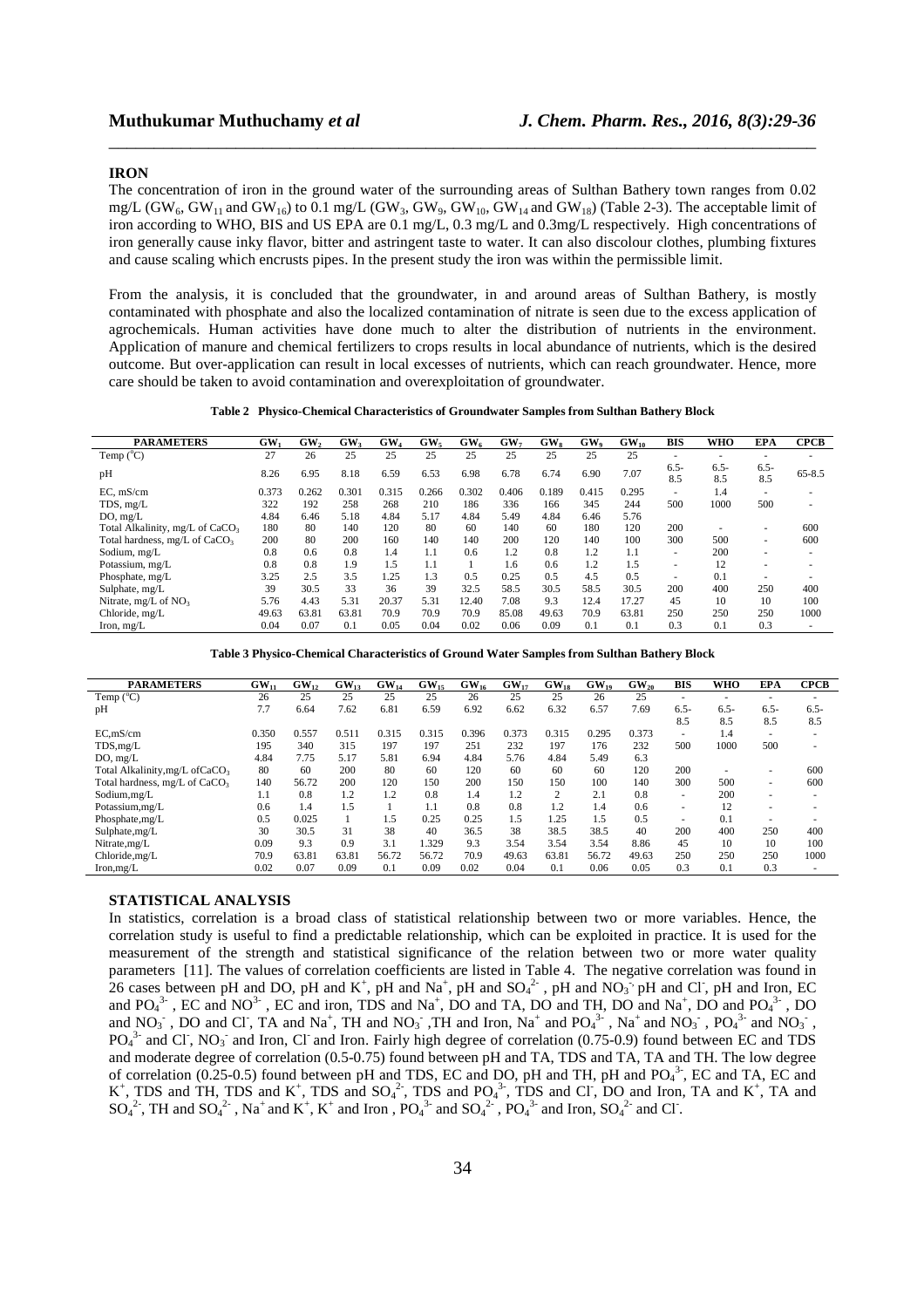|                              | pН                                                            | EC                   | <b>TDS</b>                          | DO. | TA                                                                | TH | $Na+$                                                                                | $\mathbf{K}^+$ | PO <sub>4</sub> <sup>3</sup>                                                                                 | SO <sub>4</sub> <sup>2</sup> | NO <sup>3</sup> | Fe |
|------------------------------|---------------------------------------------------------------|----------------------|-------------------------------------|-----|-------------------------------------------------------------------|----|--------------------------------------------------------------------------------------|----------------|--------------------------------------------------------------------------------------------------------------|------------------------------|-----------------|----|
| pН                           |                                                               |                      |                                     |     |                                                                   |    |                                                                                      |                |                                                                                                              |                              |                 |    |
| EС                           | 0.146338                                                      |                      |                                     |     |                                                                   |    |                                                                                      |                |                                                                                                              |                              |                 |    |
| TDS                          | 0.294113 0.786014                                             |                      |                                     |     |                                                                   |    |                                                                                      |                |                                                                                                              |                              |                 |    |
| DO.                          |                                                               | $-0.1944$ $0.364112$ | 0.2498                              |     |                                                                   |    |                                                                                      |                |                                                                                                              |                              |                 |    |
| TA                           |                                                               |                      | 0.604625 0.412947 0.737569 -0.16023 |     |                                                                   |    |                                                                                      |                |                                                                                                              |                              |                 |    |
| TH                           | 0.427439 0.149466 0.331834 -0.57425 0.612617                  |                      |                                     |     |                                                                   |    |                                                                                      |                |                                                                                                              |                              |                 |    |
| $Na+$                        |                                                               |                      |                                     |     | $-0.43305$ $0.043492$ $-0.08935$ $-0.29969$ $-0.06992$ $0.078977$ |    |                                                                                      |                |                                                                                                              |                              |                 |    |
| $\mathbf{K}^+$               |                                                               |                      |                                     |     | -0.02989 0.286866 0.431012 0.074394 0.306339 0.158973 0.255685    |    |                                                                                      |                |                                                                                                              |                              |                 |    |
|                              | $PQ_4^3$ 0.343146 -0.05654 0.273436 -0.02362 0.46941 0.168746 |                      |                                     |     |                                                                   |    | $-0.0235$ 0.1515                                                                     |                |                                                                                                              |                              |                 |    |
| SO <sub>4</sub> <sup>2</sup> |                                                               |                      |                                     |     |                                                                   |    |                                                                                      |                | -0.1924 0.174584 0.45474 0.137714 0.350968 0.315464 0.232831 0.1653 0.31087873                               |                              |                 |    |
| NO <sup>3</sup>              |                                                               |                      |                                     |     |                                                                   |    |                                                                                      |                | -0.15255 -0.08862 0.242575 -0.03669 0.160083 -0.12987 -0.08496 0.2145 -0.0210971 0.066073                    |                              |                 |    |
| $\mathbf{C}$                 |                                                               |                      |                                     |     |                                                                   |    | $-0.18216$ $0.244207$ $0.315453$ $-0.14729$ $0.193834$ $0.207493$ $0.129414$ $0.434$ |                | -0.098548 0.348138 0.240038                                                                                  |                              |                 |    |
| Fe                           |                                                               |                      |                                     |     |                                                                   |    |                                                                                      |                | -0.10085 -0.04102 0.090672 0.325167 0.142485 -0.17223 0.088317 0.4546 0.28280112 0.096122 -0.03184 -0.172765 |                              |                 |    |

\_\_\_\_\_\_\_\_\_\_\_\_\_\_\_\_\_\_\_\_\_\_\_\_\_\_\_\_\_\_\_\_\_\_\_\_\_\_\_\_\_\_\_\_\_\_\_\_\_\_\_\_\_\_\_\_\_\_\_\_\_\_\_\_\_\_\_\_\_\_\_\_\_\_\_\_\_\_ **Table 4 Correlation Matrix for Different Water Quality Parameters** 

#### **CONCLUSION**

Water quality is often degraded due to agricultural, industrial and human activities. Wayanad has a population of about 7.86 lakh, of which 90% depend upon agriculture for sustenance. In the present study, an attempt has made to analyze the physico-chemical characterization of groundwater samples taken from Sulthan Bathery town, Wayanad district. Twenty groundwater samples were collected from different parts of Sulthan Bathery town and analyzed for Temperature, pH, EC, TDS, TH, TA, Cl, Na<sup>+</sup>, K<sup>+</sup>, NO<sub>3</sub>, SO<sub>4</sub><sup>2</sup>, PO<sub>4</sub><sup>3</sup>, DO and Fe using standard procedures. The values of all the groundwater samples are compared with the standard permissible value of WHO, US EPA, BIS and CPCB. This study reveals that the agriculture activities, geological formation and local environmental conditions control the groundwater quality. The groundwater samples could generally be classified as fresh and moderately hard to very hard nature. Nitrate and Phosphate, are exceeding the permissible limit in most of the groundwater samples, which may be due to intensive usage of fertilizers and pesticides. The bore well depths in the study area are mostly in the range of 200-300 ft. So the leaching out of these nutrients verifies the aggressive application of agrochemicals. The accumulation of these pollutants can be dangerous for both aquatic and human life. Suitable measures have to be taken to minimize the load of salts in the soil, so that the fertility could be maintained and better yield may be obtained. All other parameters are within the limit of standard organizations. Monitoring the groundwater quality periodically with integrated land use patterns will prevent the further contamination.

#### **REFERENCES**

[1] H Garduno; S Romani; B Sengupta; A Tuinhof; R Davis, India Groundwater Governance Case Study, water papers, water and ICT Department publication. **2011.** 

[2] 2. Buchanan. *J. Ground Water,* **1983,** 193-200.

[3] CPCB. Monitoring Report on Status of Ground Water Quality in Chhattisgarh. Central Pollution Control Board. **2010-11.**

[4] PJ Sajil Kumar; P Thomas Babu; P Davis Delson. *India. elixir Pollution*, **2012,** 51, 10763-10765.

[5] NB Narasimha Prasad, 2010. Ground Water. Kerala Calling, **2003**, 12-15.

[6] MJ Devasia; G Mathew, *Int. J. Res. Chem. Environ*., **2012,** 2, 147-152.

[7] N Vinayachandran; VS Joji. Ground Water Information Booklet of Wayanad District, Kerala State. Central Ground Water Board, India. **2007.**

[8] M Ackah; O Agyemang; AK Anim; J Osei; NO Bentil; L Kpattah; ET Gyamfi; JEK Hanson. *Int. Academy of Ecol. and Environment. Sci.*, **2011**, 1(3-4), 186-194.

[9] KSCSTE, Environmental Monitoring Programme on Water quality. Kerala State Council for Science, Technology & Environment. Government of Kerala. **2009.**

[10]APHA. Standard Methods for the Examination of Water and Wastewater, 19<sup>th</sup>edition *American Public Health Association, Washington, D.C.* **1998.**

[11]RR Sangpal; UD Kulkarni; YM Nandurkar. *Aparn J. of Agricultural and Biol. Sci.,* **2011,** 6(3), 34.

[12]K Varunprasath; AN Daniel. *Iran.J.Energy and Environ.,* **2010,** 1 (4), 315-320.

[13]SS Parihar; K Ajit; K Ajay; RN Gupta; P Manoj; S Archana; AC Pandey. *Res. J. Recent Sci.,* **2012,** 1(6), 62-65.

[14]Tharanitharan Venkatesan; Srinivasan Krishnamoorthy. *J. of Chem.l and Pharmaceutical Research,* **2014,** 6(2),

427-431.

[15]K Pradeep Jain. Pollution Research, **1998,** 17(1), 91-94.

[16]T Bhattacharya; S Chakraborty; Tuck Neha. *I. Res. J. Environment Sci.*, **2012** 1(1), 28-33.